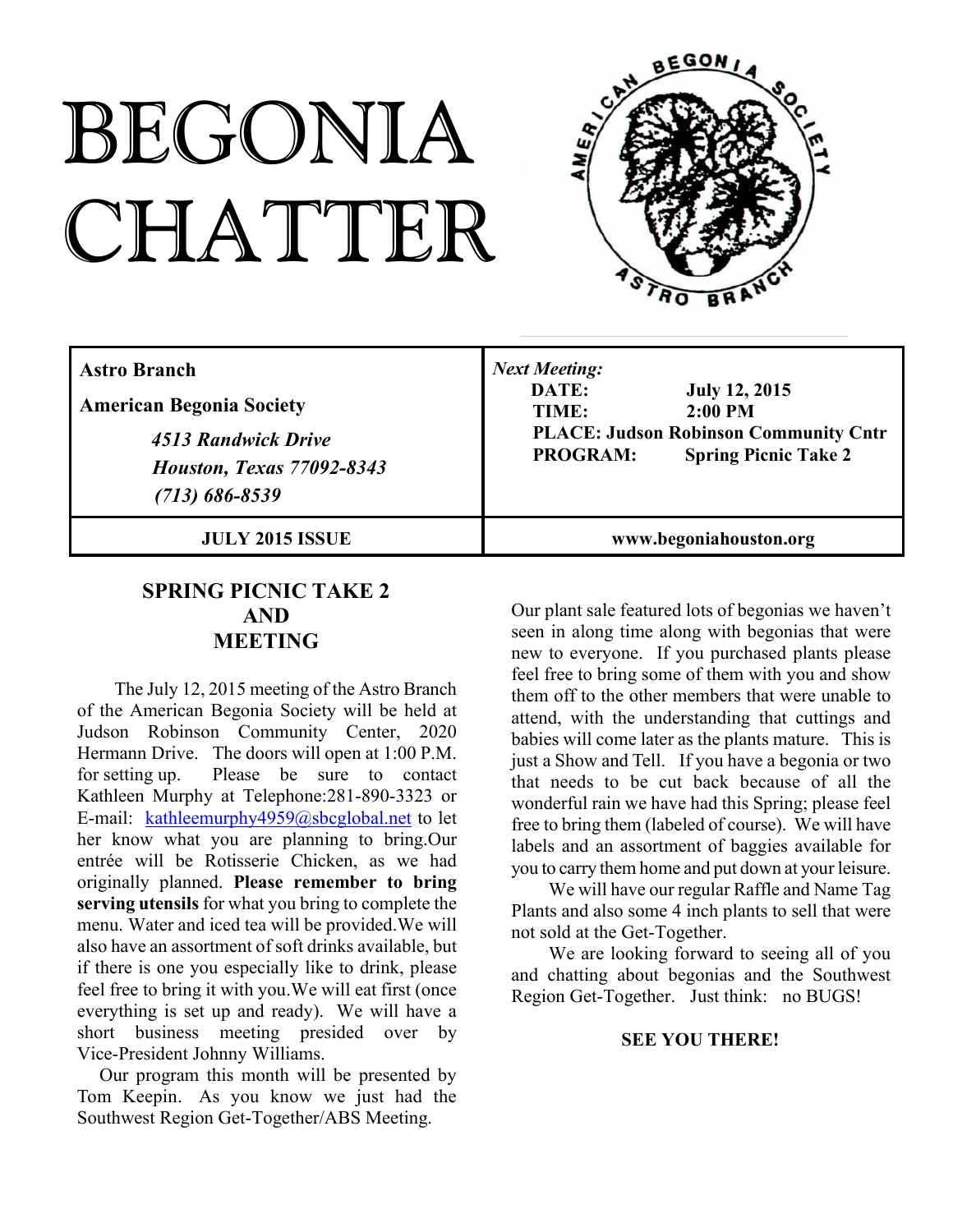## **PRUNING, PLANTING AND TRANSPLANTING**

#### **July**

| $2nd$ & $3rd$                     | Capricorn |
|-----------------------------------|-----------|
| $6^{\text{th}}$ & $7^{\text{th}}$ | Pisces    |
| $10^{th}$ & $11^{th}$             | Taurus    |
| $15^{th}$ & $16^{th}$             | Cancer    |
| $24^{th}$ , $25^{th}$ & $26^{th}$ | Scorpio   |
| $29^{th} & 30^{th}$               | Capricorn |
| <b>August</b>                     |           |
| $2nd$ & $3rd$                     | Pisces    |
| $6^{th}$ , $7^{th}$ & $8^{th}$    | Taurus    |
| لماء ماء المنادية                 |           |

 $11^{\text{th}} \& 12^{\text{th}}$  Cancer  $21^{st}$  &  $22^{nd}$  Scorpio  $25<sup>th</sup>$ ,  $26<sup>th</sup>$  &  $27<sup>th</sup>$  Capricorn  $30<sup>th</sup> \& 31<sup>st</sup>$  Pisces

- · Planting and Transplanting are best done in Cancer, Scorpio and Pisces with Cancer being the best.
- Best Pruning for quick growth is first Taurus and then Capricorn.

## **HAPPY BIRTHDAY TO YOU!**

Birthday wishes go out to all our members born in this month of July.

|                     | July 28 <sup>th</sup> |
|---------------------|-----------------------|
| Mel Babb            |                       |
| Sara Chumley        | July 26 <sup>th</sup> |
| Paul Downey         | July $9th$            |
| Tom Keepin          | July 18 <sup>th</sup> |
| Connie Kelley       | July $2nd$            |
| <b>Shirll Manes</b> | July 25 <sup>th</sup> |
| Valerie Morris      | July 14th             |
| Brad Neugebauer     | July $13th$           |

"Today is a day to enjoy being with friends. To look back on where you've been and to look forward to the special times the future hold for you."



## **WEATHER FORECAST FOR JULY 2015**

 $\overline{\mathcal{L}}$  , and the state of the state of the state of the state of the state of the state of the state of the state of the state of the state of the state of the state of the state of the state of the state of the stat

According to the United States Weather Service Houston and surrounding area fall in Region 7 of the National Weather Map. Here is what they predict our weather will be like for the month of July.

Our temperatures will be slightly below normal and our precipitation will be near normal. Our temperatures should average 79 degrees in the North to 83 degrees in the South. Our coolest temperatures for the month of July will be July 5th thru  $9<sup>th</sup>$ ,  $20<sup>th</sup>$ thru  $23^{\text{rd}}$  and  $27^{\text{th}}$  thru  $31^{\text{st}}$ . Our warmest temperatures for the month of July will be July  $11<sup>th</sup>$  thru  $18<sup>th</sup>$ . There will be a minor hurricane potential the first week of July and a low to moderate potential the last week of July. We can expect scattered showers and thunderstorms at 3 to 5 day intervals thru July. Precipitation will be heaviest and most widespread along the Gulf.



Begonia staudtii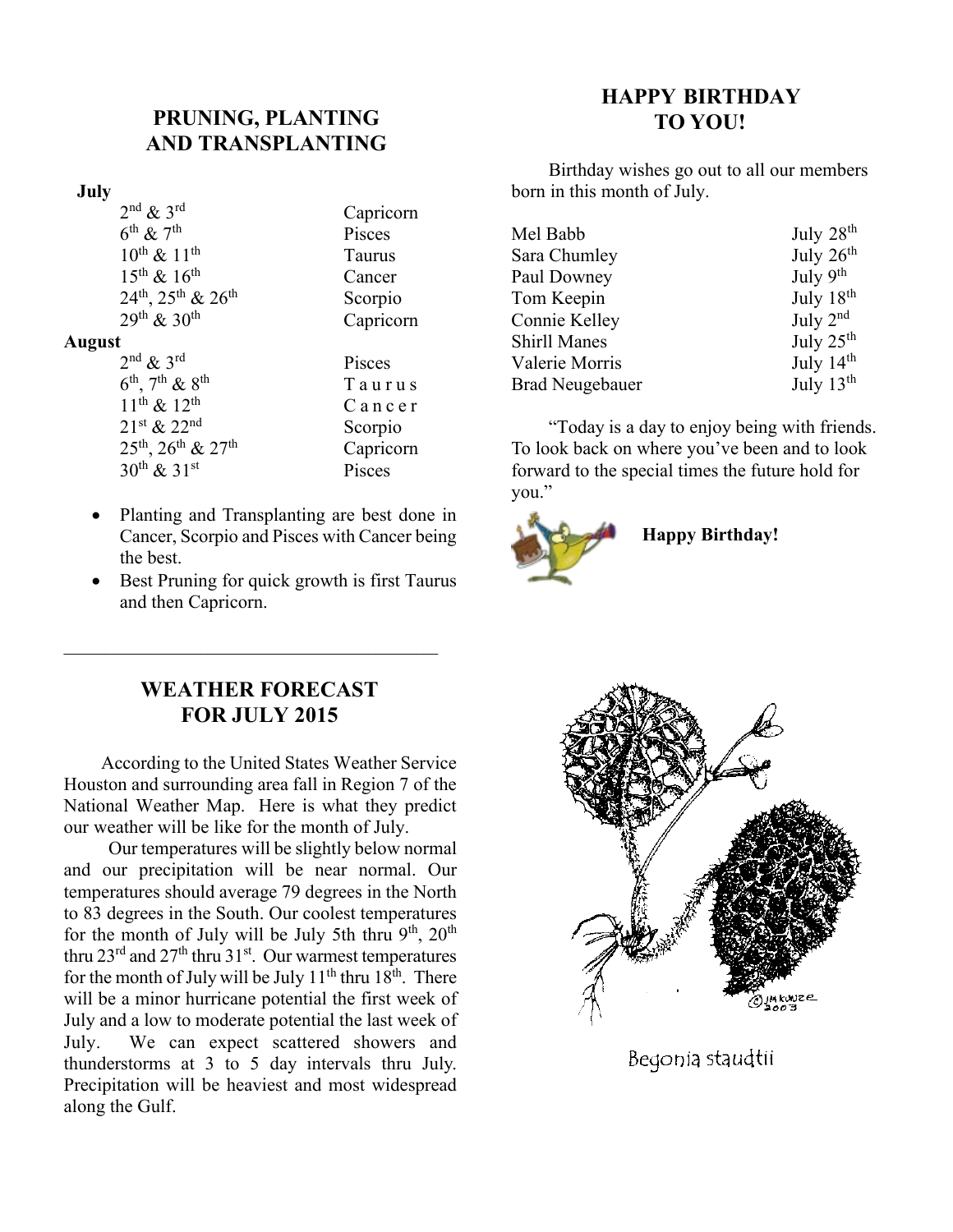#### By Walter Pease

Shortly after Ruth and I were married in 1952, her mother showed her how to start an African violet leaf in a glass of water. Two and a half years later, the kitchen and dining room window areas of our apartment were filled with violets.

We then moved to Vicksburg Avenue where the backyard had been landscaped with six or seven beautiful fuchsias. One of our neighbors, Bill Kennedy, was an avid fuchsia grower and convinced us to join the Fuchsia Society. We then proceeded to build a lath house and, within two or three years, had accumulated between 200 to 250 fuchsias.

While in the Fuchsia Society we met a gentleman by the name of John Thieben who invited us to his home to see his begonia collection, which we did WOW! At that time his garden was the official identification garden for the A.B.S. and his collection was breathtaking. These we had to try!

We had attended several meetings of the Inglewood Branch of the A.B.S. as guests when John decided he should form his own branch. Hence, the Westchester Branch of the A.B.S. was created. We immediately joined as charter members and have been active begonia addicts ever since.

Most of our original African violets and fuchsias slowly began to disappear as our yard became a show place for begonias, ferns and bromeliads of which we were very proud.

My interest happened to lean more toward the tuberous types while Ruthie took on all the rest, both of us have never ceased to be amazed at the beauty of begonias. There is no other plant family like it. **That's – why Begonias?**

*(This article was taken from the March/April 1997 Issue of the* **Begonian***. Volume 64 page 55)*

# **THE CHAMELEION BEGONIA**

by Thelma O'Reilly

Is It Begonia U093? Or is it Begonia U059? These puzzling questions have been asked over and over during the past few years.

Comments and inquiries about their strange relationship increases as the two beautiful begonias become more widely distributed. Even the most attentive growers find confusion reigning when B. U059 suddenly begins to take on the appearance of B. U093, It seems that the leaf blades of B. U059 perform subtle transformation in front of one's eyes.

B. U059 was assigned to a begonia collected in the fall of 1980 on the island of Borneo, which is situated in the Malaysian archipelago. Bob Cole of Reseda, California collected it on a hillside in a wild area while visiting a friend in the state of Sabah on the northern coast of Borneo.

Bob reported seeing a similar plant purchased by Martin Johnson in October, 1980 from a lady who lived at the base of Mt. Banahao, Philippines. During a later visit to the Philippines, Martin purchased on Palawan Island the same plant, which he described as a superior form.

To complete the collection records, Pat Christianson of Los Angeles, California, imported a plant purchase in the Philippines in December, 1981 which was assigned number U085. This plant was not widely grown. Mabel Corwin, Martin Johnson and Patrick Worley agreed that it was identical to B. U093.

I am going to share a few specific experiences that have been reported by members who have grown B. U059 and B, U093.

Bob Cole was the first to report that many of the cuttings taken from B. U059 which has silvery green leaves with dark green along the veins, gradually developed leaves like B. U093, which are clear silver covered with fine, red hairs that create a pink blush.

In 1986 Bob and I spent several hours at his nursery where we discussed and examined this phenomenon that was occurring on his bench plants. He reported that for several years he self-pollinated, cross-pollinated and tried every